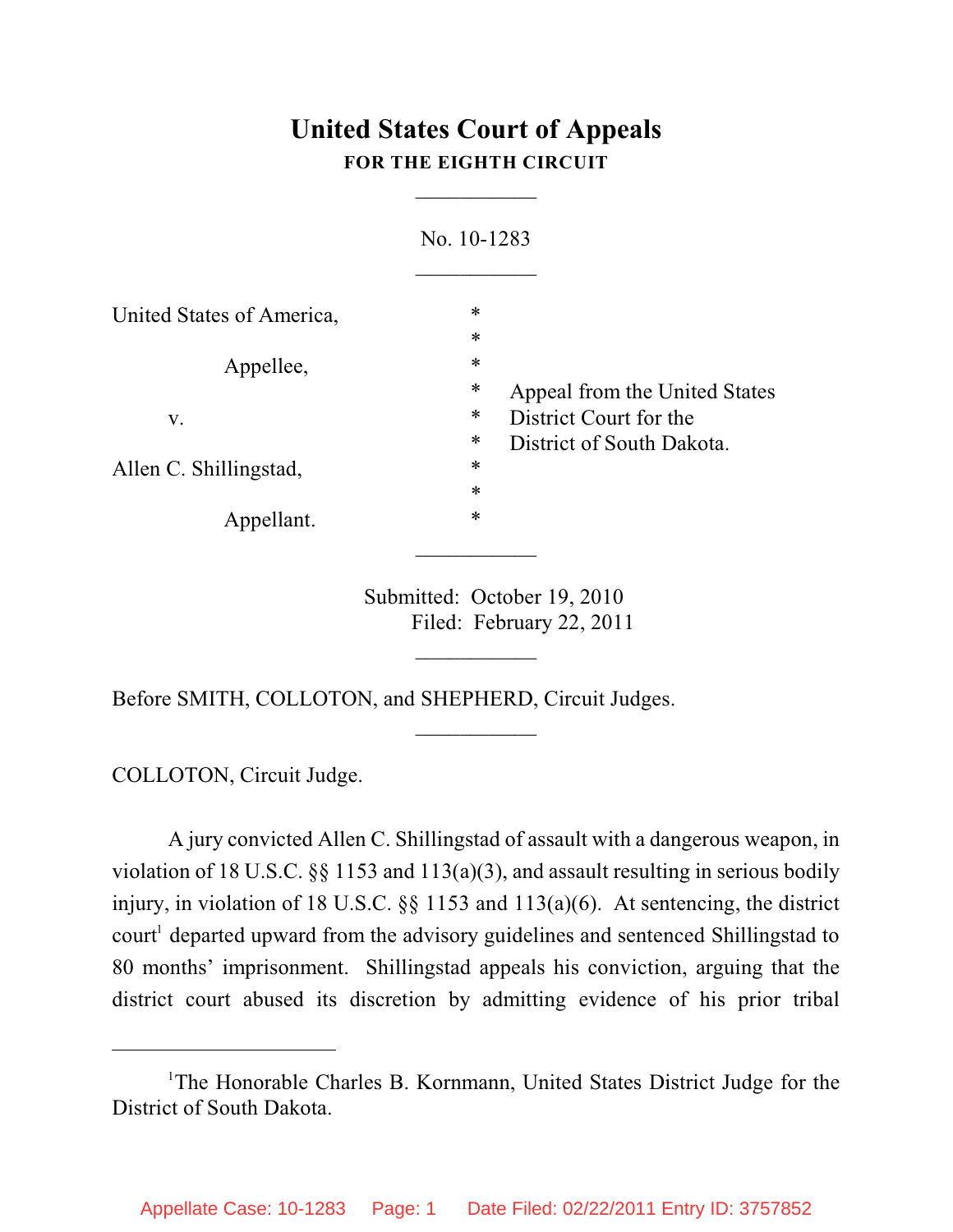convictions under Federal Rule of Evidence 404(b) and by excluding evidence of a prior inconsistent statement made by the victim. Shillingstad also challenges his sentence. We affirm.

I.

We recite the evidence in the light most favorable to the verdict. Shillingstad lived with his girlfriend, Theresa White Bull, at the home of his mother, Charmayne Eagleman, in Wakpala, South Dakota. Wakpala is located within the Standing Rock Indian Reservation. During the late-evening hours of December 14, 2008, Shillingstad and White Bull, who had been drinking alcohol, were in their bedroom in Eagleman's basement.

At some point, the two began to argue, and Shillingstad hit White Bull on the head with a plate. Shillingstad then retrieved a two-by-four board and displayed it in a threatening manner as he stood above White Bull, who was seated in a chair. He then struck White Bull on the forearm with the board as she was raising her arm in defense. While White Bull remained seated, Shillingstad struck her leg with the board. White Bull then attempted to go upstairs, but Shillingstad came from behind and pushed her down.

At this point, two National Park Service rangers, who had responded after Eagleman had called 911, entered the basement. Shillingstad and White Bull told the rangers that White Bull sustained her injuries by falling down the stairs. After one ranger removed Shillingstad from the room, White Bull recanted her previous statement and explained to the second ranger that Shillingstad had struck her with the board.

Paramedics then transported White Bull to the hospital by ambulance. White Bull received stitches to her head, and was later transported to a hospital in Bismarck,

-2-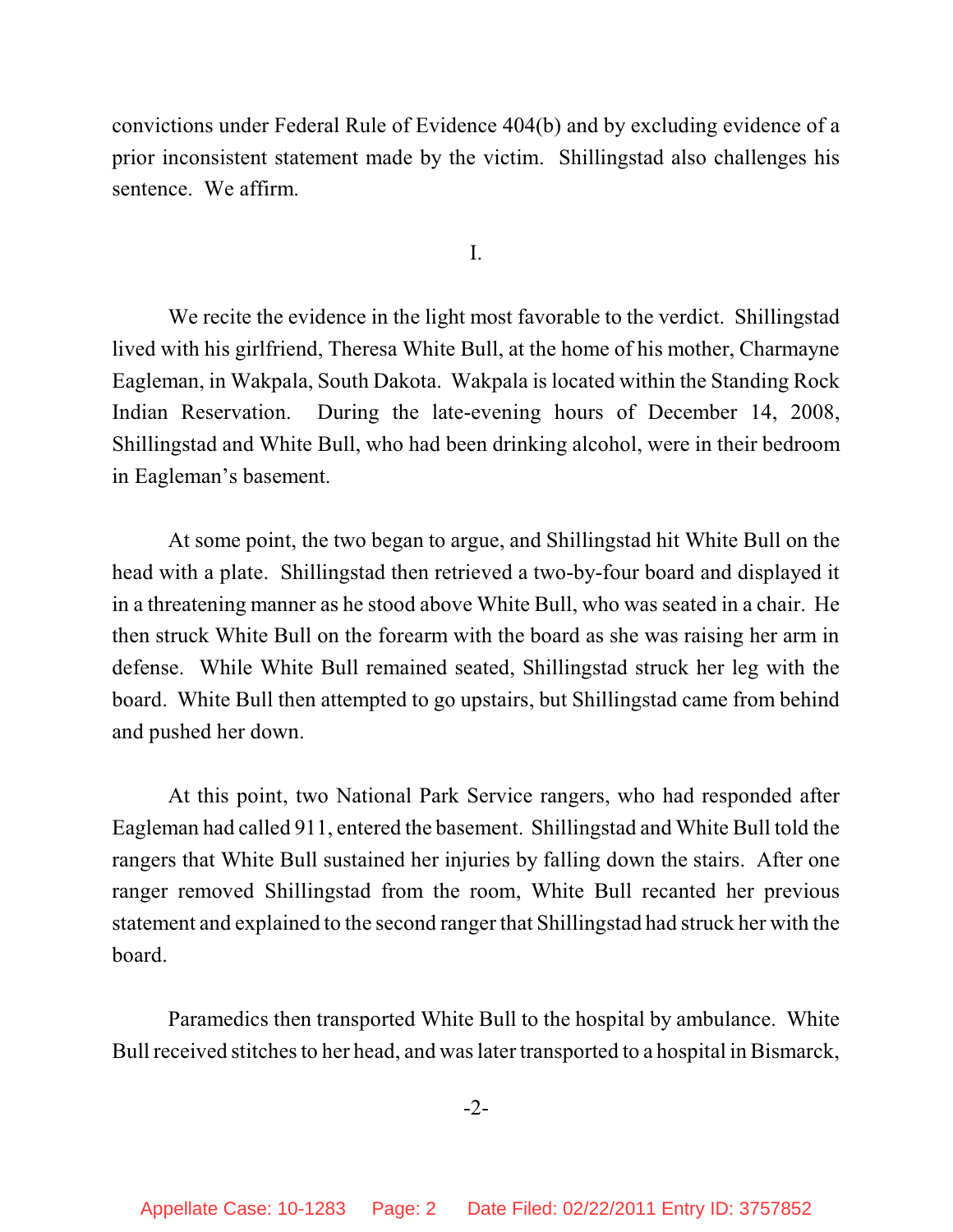North Dakota, where she underwent knee surgery. One of her treating physicians in Bismarck, Dr. Phillip Gattey, determined that she had suffered a subdural hematoma and a tibial tuberosity fracture. At trial, Gattey testified that such a fracture would not have resulted from a fall alone, and would have required some measure of direct force.

Shillingstad was charged with assault with a dangerous weapon, in violation of 18 U.S.C. §§ 1153 and 113(a)(3), and assault resulting in serious bodily injury, in violation of 18 U.S.C. §§ 1153 and 113(a)(6). After a trial, a jury returned a verdict of guilty as to both counts, and Shillingstad disputes on appeal several of the district court's evidentiary rulings. At sentencing, the court departed upward from the advisory guideline range, pursuant to USSG § 4A1.3(a)(1), finding that Shillingstad's criminal history category underrepresented the likelihood that he would commit future crimes. The resulting sentencing range was 70 to 87 months. The court imposed a sentence of 80 months' imprisonment and three years of supervised release on each count, to be served concurrently. Shillingstad appeals the conviction and sentence.

### II.

Shillingstad contends that three of the district court's evidentiary rulings constitute reversible error. We review the court's rulings for abuse of discretion. *United States v. Davidson*, 449 F.3d 849, 853 (8th Cir. 2006).

#### A.

We first address Shillingstad's argument that the district court erred in admitting evidence of his prior tribal convictions for assaulting White Bull pursuant to Rule 404(b). Prior to trial, the government argued that the evidence was probative of Shillingstad's intent and the absence of an accident. The district court ruled that

-3-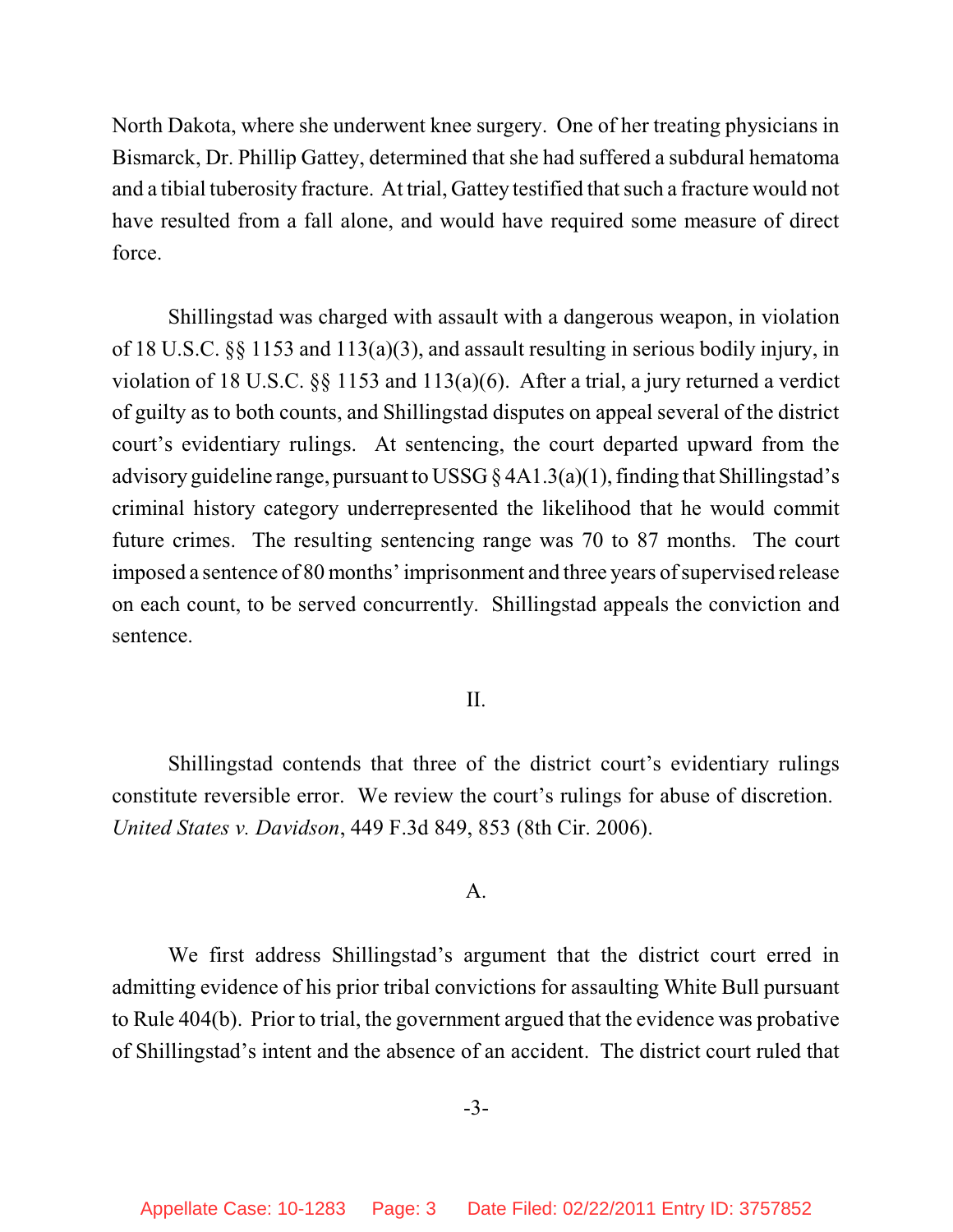the evidence was admissible because it was permitted by Rule 404(b) and not excluded by Rule 403. The government inquired about the convictions during its examinations of White Bull, Eagleman, and Shillingstad.

Rule 404(b) prohibits the admission of evidence of other crimes for use as character or propensity evidence, but it permits such evidence for other purposes, such as proof of intent or absence of mistake or accident. A prior offense is admissible under the rule if it is "(1) relevant to a material issue; (2) similar in kind and close in time to the crime charged; (3) proven by a preponderance of the evidence; and (4) [such that] the potential prejudice does not substantially outweigh its probative value." *United States v. Thomas*, 593 F.3d 752, 757 (8th Cir. 2010) (internal quotations omitted).

The district court did not abuse its discretion in admitting evidence of Shillingstad's prior tribal convictions for assaulting White Bull. The offenses were relevant to the element of Shillingstad's intent and whether White Bull's injuries resulted from an accident, matters that the defense put in issue when Shillingstad testified that White Bull sustained injuries when she accidentally hit her head on a plate and fell on a concrete floor after losing her balance. *See United States v. Littlewind*, 595 F.3d 876, 881 (8th Cir. 2010). They involved conduct that was nearly identical to the charged offenses, as the two prior offenses involved Shillingstad's throwing dishes at White Bull and striking her on the arm with an old table leg. The offenses were sufficiently close in time, having occurred in 2005 and 2006 and thus within four years of the charged conduct. *See, e.g.*, *Thomas*, 593 F.3d at 758-59; *United States v. Walker*, 428 F.3d 1165, 1170-71 (8th Cir. 2005).

The danger of unfair prejudice did not substantially outweigh the probative value of the prior tribal offenses. Shillingstad argues that even if the fact of conviction was admissible, the court should have excluded the circumstances of the offenses in order to reduce the potential for unfair prejudice. *See Walker*, 428 F.3d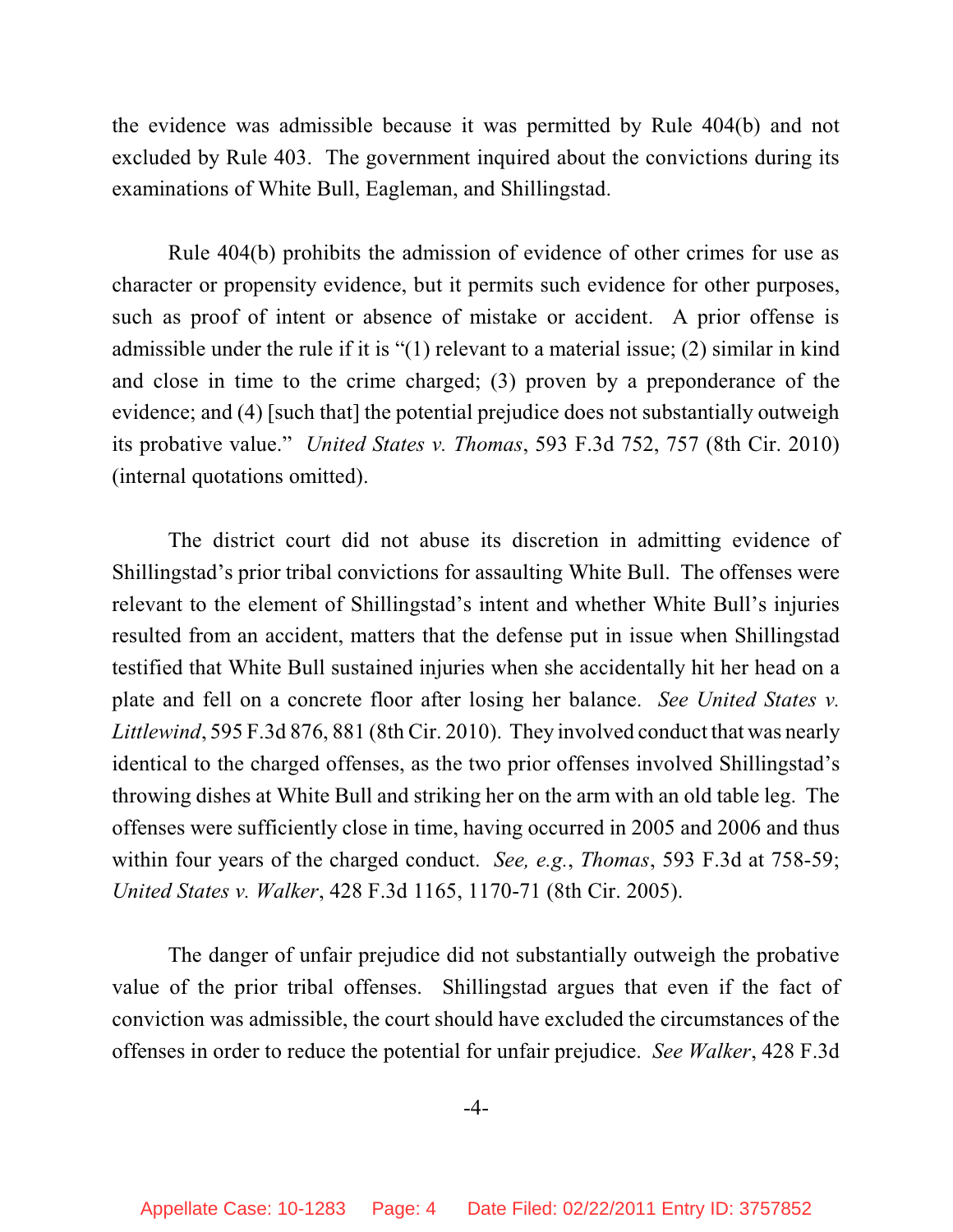at 1170. In this case, however, the close similarity of the prior incidents made the evidence especially probative on the question of Shillingstad's intent and the absence of accident, and it was reasonable for the court to permit that evidence. *See Littlewind*, 595 F.3d at 881. The court gave proper limiting instructions, *see Thomas* 593 F.3d at 759, and we are satisfied that the court did not abuse its discretion in admitting the evidence.

#### B.

Shillingstad next contends that the district court erred by allowing the government to inquire about his previous tribal convictions for abusive acts against his mother, Charmayne Eagleman, who appeared as a defense witness. Shillingstad maintains that although the district court correctly excluded the evidence at a pretrial conference, it committed reversible error when it concluded that Eagleman's testimony on cross-examination opened the door to questions about Shillingstad's prior convictions.

Shillingstad contends that because his direct examination of Eagleman focused on her observations during the night in question, the government's cross-examination should have been limited to that subject matter, *see* Fed. R. Evid. 611(b), and proper cross-examination could not have "opened the door" to questions about his character and prior tribal offenses. In his view, it was error for the court to rule that the door was opened to otherwise inadmissible testimony on cross-examination when Shillingstad's *direct* examination did not elicit evidence requiring an opportunity to explain or contradict. *See United States v. Durham*, 868 F.2d 1010, 1012 (8th Cir. 1989). He contends that the government cannot open the door for itself through questions of its own witness, because "[t]he doctrine of opening the door . . . is limited to testimony that might explain or contradict the testimony offered by the opposing party on direct examination." *Id*. (internal quotations omitted).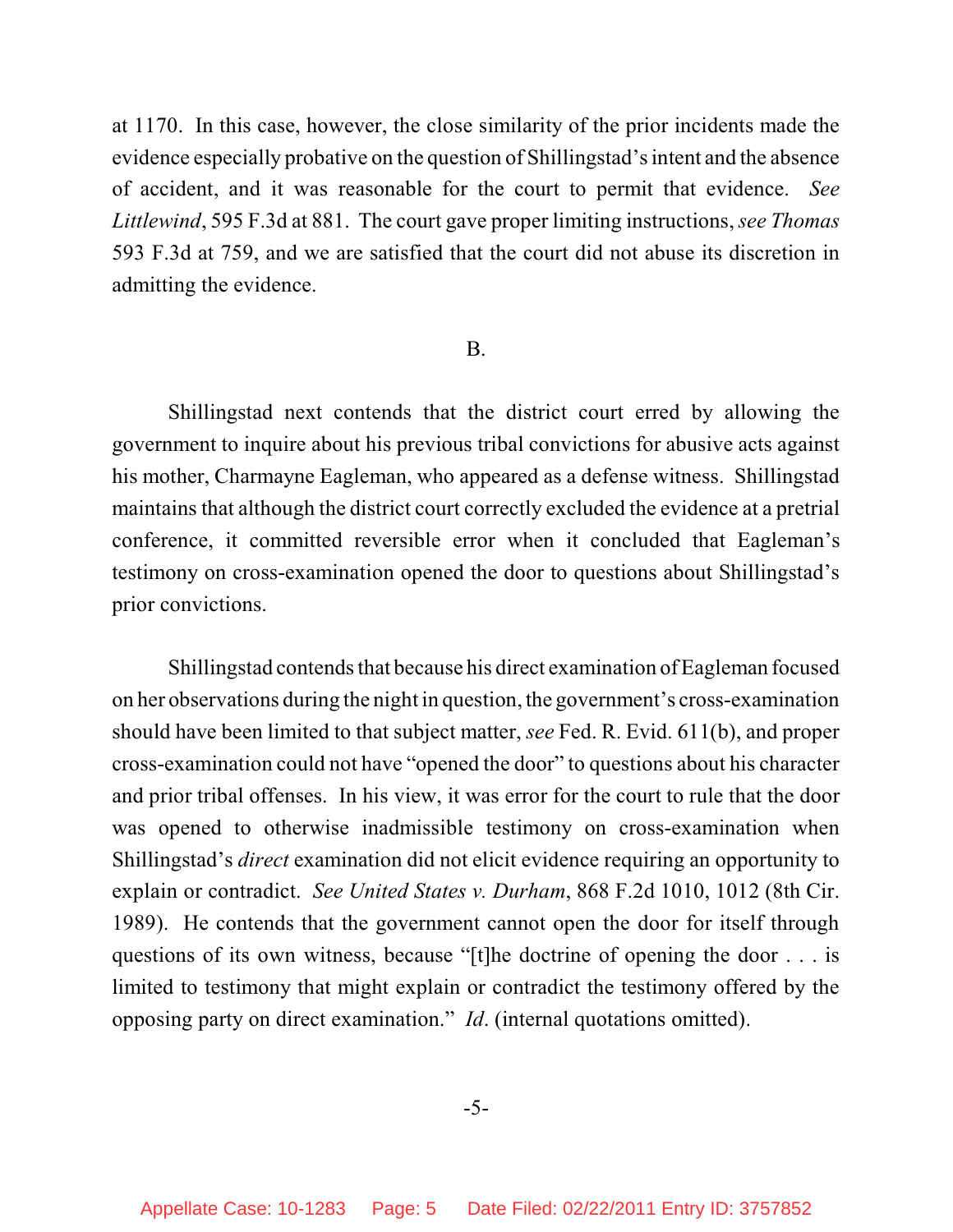The government responds that it was Eagleman's unsolicited responses on cross-examination, not the government's questions, that opened the door and permitted an inquiry into the prior tribal offenses. When Eagleman, in response to factual questions about what happened on the night of incident, volunteered historical assertions casting blame on White Bull – i.e., that White Bull was "always accusing somebody, or something" and "[g]iving [Shillingstad] reason to get into an argument," and that Eagleman usually called police when the two argued because she did not "want all of that stuff that [White Bull] brings around" – the court permitted the government to inquire whether Eagleman herself had made statements about "being scared of [her] son." After Eagleman then volunteered in response to this yesor-no question that Shillingstad "has never assaulted me or – he has said things to me verbally, is all, but he has never attempted to assault me or anything," the court allowed the government to rebut this testimony with evidence of Shillingstad's prior convictions for abusive acts against Eagleman.

The government contends that because Eagleman was a hostile witness who volunteered nonresponsive testimony in an effort to help Shillingstad, it was proper for the court to allow the government to impeach the testimony. Shillingstad, moreover, did not seek to keep the door firmly closed to the prior convictions by moving to strike Eagleman's volunteered testimony, although it is not clear whether he properly could have done so. *See* Myron H. Bright et al., *Objections at Trial* 255 (5th ed. 2008) (stating that "[u]nder the traditional view, only the party who is conducting the examination can move to strike for unresponsiveness alone," but recognizing "a minority view" embodied in a California statute that permits both parties to move to strike nonresponsive testimony); 1 Kenneth S. Broun, *McCormick on Evidence* § 52, at 254 nn.6-7 (6th ed. 2006) ("The mere fact that the answer is unresponsive is not an objection available to the opponent. The objection is available to only the questioner, who may move to strike. . . . However, many trial judges permit both parties to move to strike on the ground of nonresponsiveness[.]") (citations omitted); Michael H. Graham, *Federal Rules of Evidence in a Nutshell*

-6-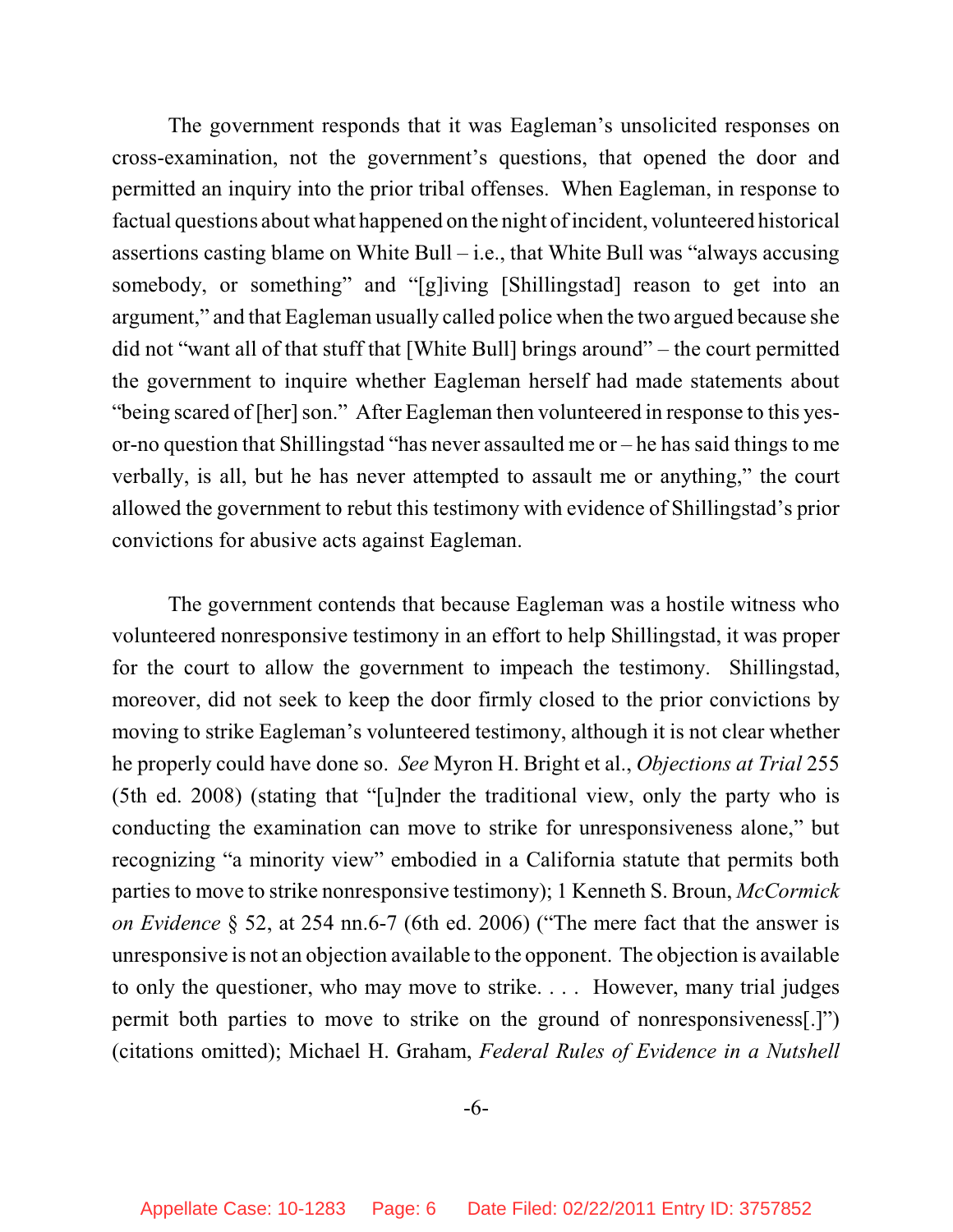§ 611.23, at 283-84 (6th ed. 2003) ("The motion is available only to the questioner, unresponsiveness not being a matter of concern to the opposite party if the answer is otherwise admissible. . . . However in order to prevent a witness from continuing to give an unresponsive answer, opposing counsel may object on the ground that there is no question pending before the witness, or that the answer is being volunteered."); Roger C. Park, *Trial Objections Handbook* § 6.16, at 6-21 (2d ed. 2001) ("It seems . . . that the witness who continually gives nonresponsive answers is in danger of straying into inadmissible matters, and that the trial judge should keep the witness in bounds by responding to a complaint from either side.").

We conclude that any error in permitting the government to question Eagleman about Shillingstad's prior offenses against her was harmless, because it did not have a substantial influence on the verdict. *See United States v. Henderson*, 613 F.3d 1177, 1183 (8th Cir. 2010). The government presented a strong case that included White Bull's detailed testimony that Shillingstad hit her on the head with a plate and then hit her twice with a board, the corroborating testimony of Ranger Patrick Miller, who discovered a shattered plate, a two-by-four board, and blood in various locations in the basement on the night of the incident, and the medical opinion of Dr. Gattey that White Bull's leg injury was caused by the application of direct force to the bone. On the question of intent, the jury also knew of Shillingstad's prior convictions for assaulting White Bull, which were more probative than the prior convictions involving Eagleman. In light of this evidence, we conclude that any error was harmless.

## C.

We next address Shillingstad's contention that the district court erred by refusing to admit the testimony of paramedic Holly Bickel to impeach White Bull pursuant to Rule 613(b). According to Bickel's written report, White Bull stated that "she fell down the stairs and hit her head." When Shillingstad asked White Bull on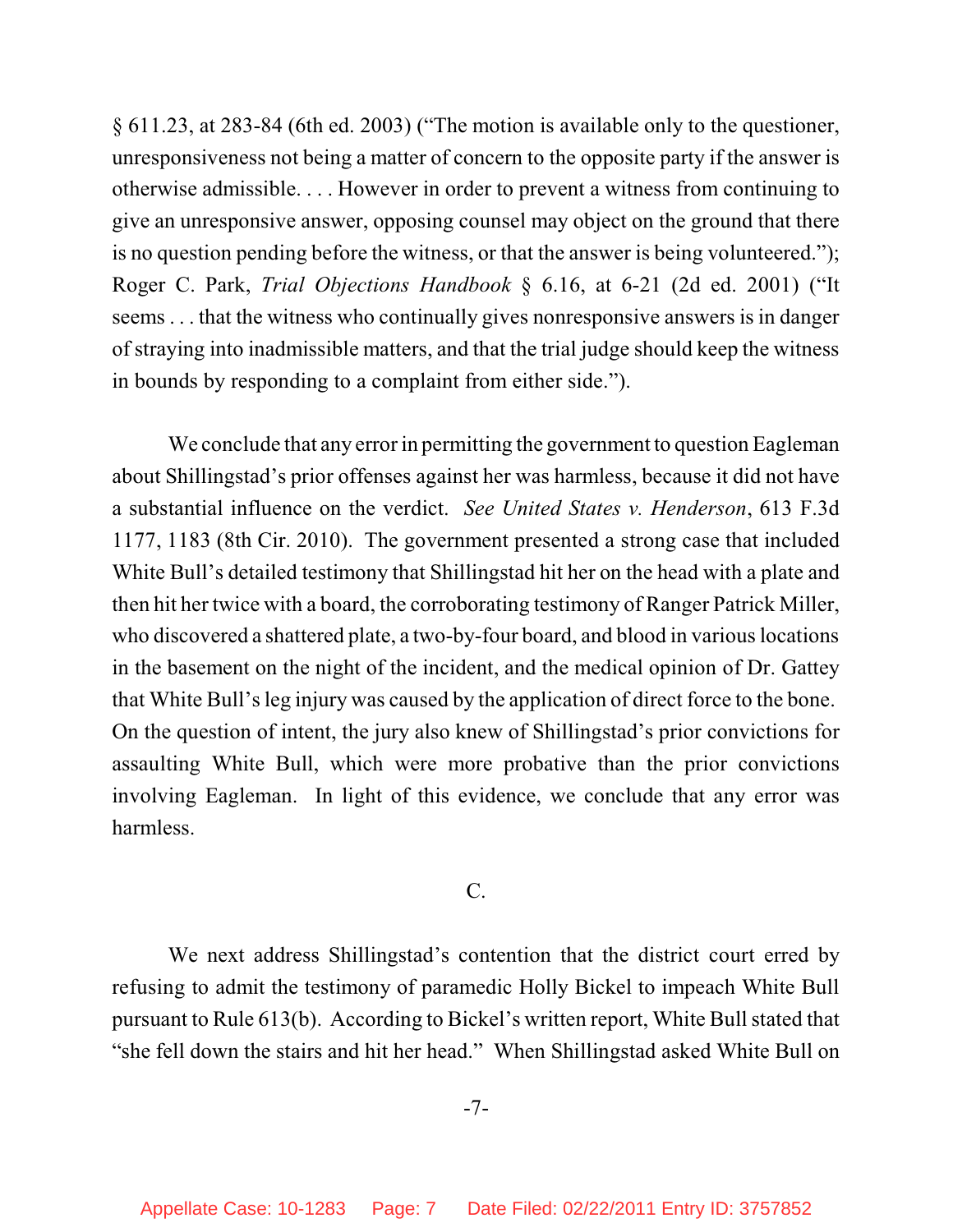cross-examination whether she "remember[ed] telling [the paramedics] that [she] fell down the steps and twisted [her] knee and hit [her] head," White Bull responded that she was "not sure." The government moved to exclude Bickel's testimony on the ground that White Bull never denied making the statement, but said only that she could not recall whether she did. The district court stated flatly that Bickel's testimony "is not admissible, and I'm not going to admit it," and we construe this as a definitive ruling excluding the evidence. *See* Fed. R. Evid. 103(a).

Rule 613(b) permits the admission of "[e]xtrinsic evidence of a prior inconsistent statement by a witness." In determining whether a claim of faulty memory is inconsistent with statements previously given, the trial judge "must be accorded reasonable discretion." *United States v. Rogers*, 549 F.2d 490, 496 (8th Cir. 1976). Where a witness in good faith asserts that she cannot remember the relevant events, the trial court may, in its discretion, exclude the allegedly prior inconsistent statement. *Id*. Here, the district court reasonably determined that White Bull's claimed inability to recall her statement to the paramedic was genuine, given the evidence that White Bull had consumed alcohol on the night in question and suffered significant trauma to her head and leg. We therefore see no abuse of discretion in the court's refusal to admit the paramedic's testimony as a prior inconsistent statement of White Bull.

We note, moreover, that Bickel's testimony would have been largely cumulative. Ranger Miller testified that White Bull first stated she was injured in a fall before changing her story. Eagleman testified that White Bull said she had fallen, and White Bull herself admitted that she initially told the rangers either that she could not remember what happened orthat she fell down, twisted her knee, and hit her head. Any error in excluding the evidence from Bickel was therefore harmless as well. *See United States v. Bordeaux*, 570 F.3d 1041, 1052 (8th Cir. 2009).

-8-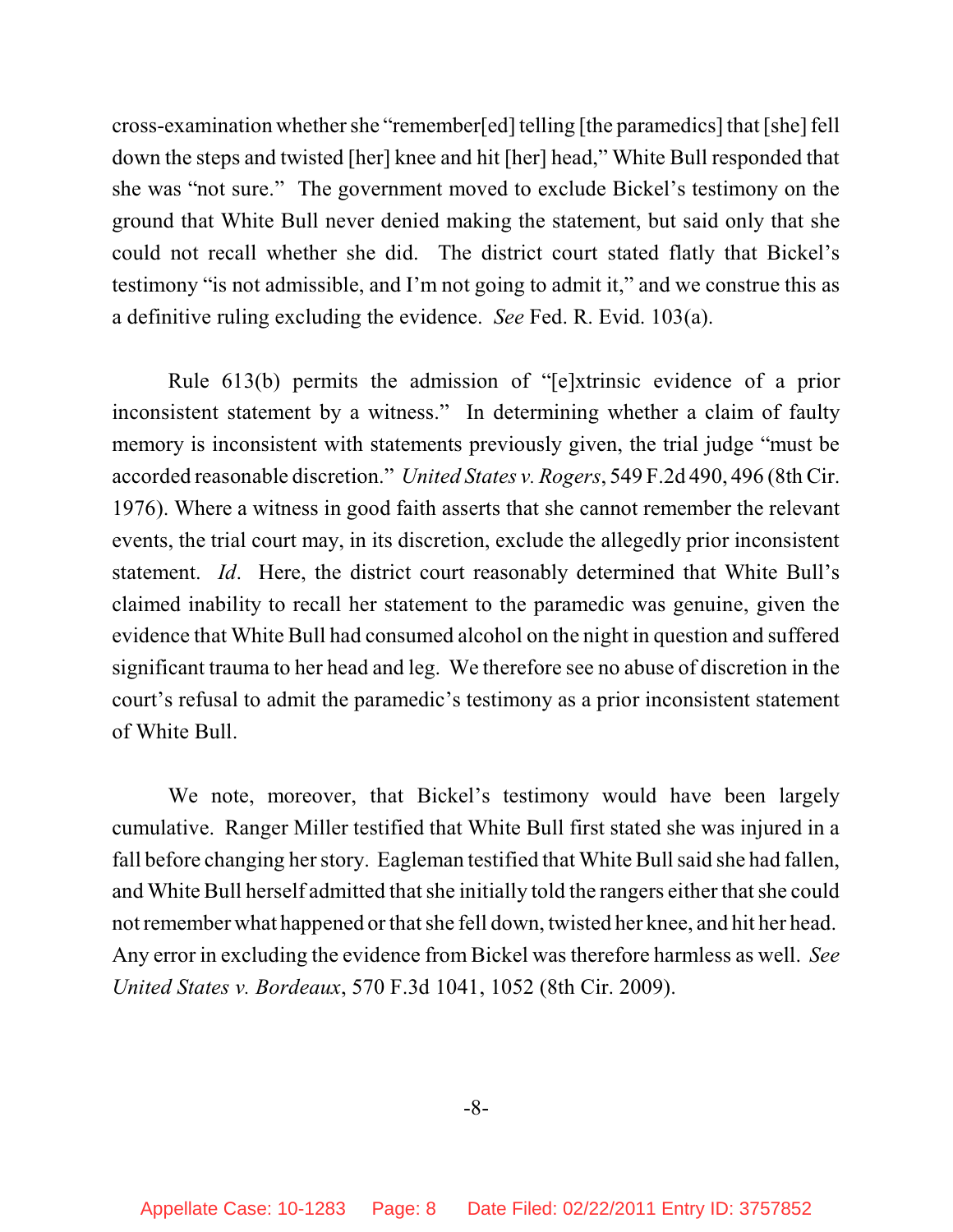Shillingstad also challenges his sentence. He argues that the district court committed procedural error in calculating the advisory guideline range when it departed upward from criminal history category I to category III. We review the court's decision to depart upward for abuse of discretion. *United States v. Cook*, 615 F.3d 891, 892 (8th Cir. 2010).

Pursuant to USSG  $\S$  4A1.3(a)(1), a district court may increase a defendant's criminal history category when "reliable information indicates that the defendant's criminal history category substantially under-represents the seriousness of the defendant's criminal history or the likelihood that the defendant will commit other crimes." In making this determination, the court may consider prior sentences "not used in computing the criminal history category (*e.g.*, sentences for foreign and tribal offenses)." USSG § 4A1.3(a)(2)(A); *see also Cook*, 615 F.3d at 893. The court is also free to "weigh the similarity of past offenses to the instant offense, and the possibility that repeated offenses of a similar nature indicate a heightened need for deterrence." *United States v. Mentzos*, 462 F.3d 830, 841 (8th Cir. 2006).

The court departed upward here because it determined that Shillingstad's criminal history category "underrepresents the likelihood that he will commit further crimes of violence and substantially underrepresents his past actual criminal history." Unlike the situation in *United States v. Azure*, 536 F.3d 922, 932 (8th Cir. 2008), where we held that a district court failed adequately to explain a departure from category I to category VI, the court in this case departed upward by only two criminal history categories and sufficiently explained that its decision was based on Shillingstad's extensive criminal record. This record included multiple convictions for violent behavior, including two offenses directed at the same victim and consistent with the offense conduct in this case. The court further explained that six of Shillingstad's seven convictions between 1981 and 1993 were not counted in his